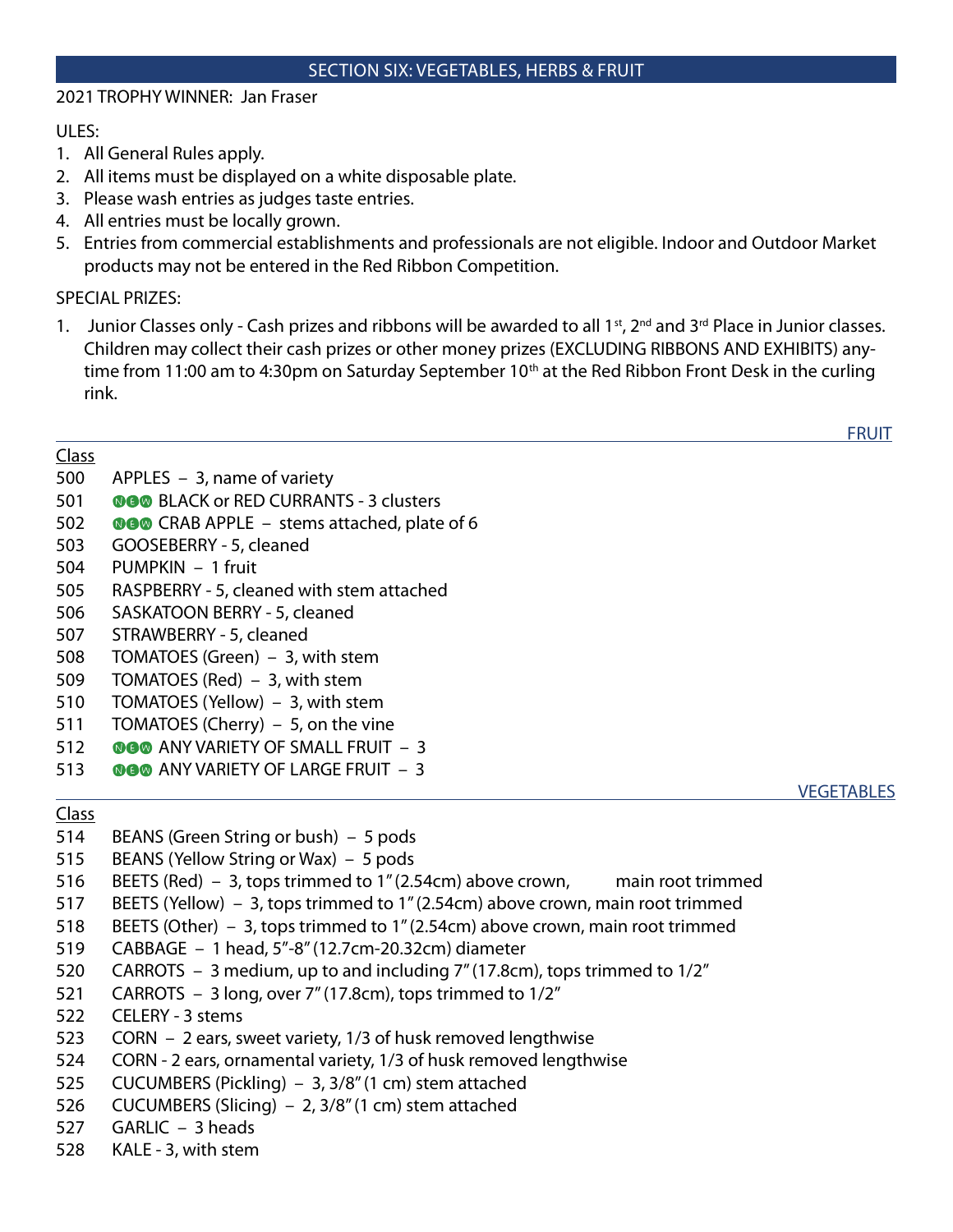- 529 LOVAGE 3 stems 530 ONIONS (Red) – 3, slicing variety, tops and root trimmed to 1/2" (1.27cm) 531 ONIONS (White) – 3, slicing variety, tops and root trimmed to 1/2"(1.27cm) 532 ONIONS (Yellow) – 3, slicing variety, tops and root trimmed to 1/2"(1.27cm) 533 ONIONS (Green) – 5, bunched together, tops and roots neatly trimmed 534 PEAS – 5 pods 535 PEAS, SNAP - 5 pods 536 PEPPERS, SWEET – 2 fruit 537 PEPPERS, HOT - 2 fruit 538 POTATOES (Any skin colour other than red or white) – 3, cleaned 539 POTATOES (Red) – 3, cleaned 540 POTATOES (White) – 3, cleaned 541 RHUBARB – 3 stems pulled, leaves trimmed to fan shape 542 SQUASH – 1 fruit, any kind excluding zucchini 543 SWISS CHARD – 3, with stem 544 ZUCCHINI SMALL– 3, 3/8 in (1cm) stem attached, size 8"-10" (20.3cm-25.4cm) 545 ZUCCHINI LARGE BAKING – 1, 3/8" (1 cm) stem attached, size over 10" (25.4cm) 546 ANY OTHER VEGETABLE – 3 <u>HERBS</u> Class 547 HERBS – collection of 5 different herbs in a jar, name the varieties <u>DISPLAYS</u> Class 548 **BASKET OF SALAD VEGETABLES - displayed in an attractive manner**
- 549 **OGG** POT OF STEW VEGETABLES displayed in an attractive manner
- 550 VEGGIE DISPLAY an arrangement of fresh homegrow vegetables and vegetable foliage

JUNIOR FRUIT & VEGETABLES - 6 & UNDER

## Class

- 552 BEST DRESSED VEGETABLE one vegetable
- 553 CROOKED CARROT top trimmed to 1 cm and roots neatly trimmed
- 554 FRUIT 3, same variety
- 555 HEAVIEST ZUCCHINI
- 556 LONGEST CARROT top trimmed to 1 cm and roots neatly trimmed
- 557 ODD SHAPED VEGETABLE
- 558 RHUBARB 3 stalks, uniform in shape and size

# JUNIOR FRUIT & VEGETABLES - AGES 7 - 12

## Class

- 559 BEST DRESSED VEGETABLE one vegetable
- 560 CROOKED CARROT top trimmed to 1 cm and roots neatly trimmed
- 561 FRUIT 3, same variety
- 562 HEAVIEST PUMPKIN
- 563 HERB GARDEN must use at least three herbs
- 564 LONGEST CARROT top trimmed to 1 cm and roots neatly trimmed
- 565 ODD SHAPED VEGETABLE
- 566 RHUBARB 3 stalks, uniform in shape and size